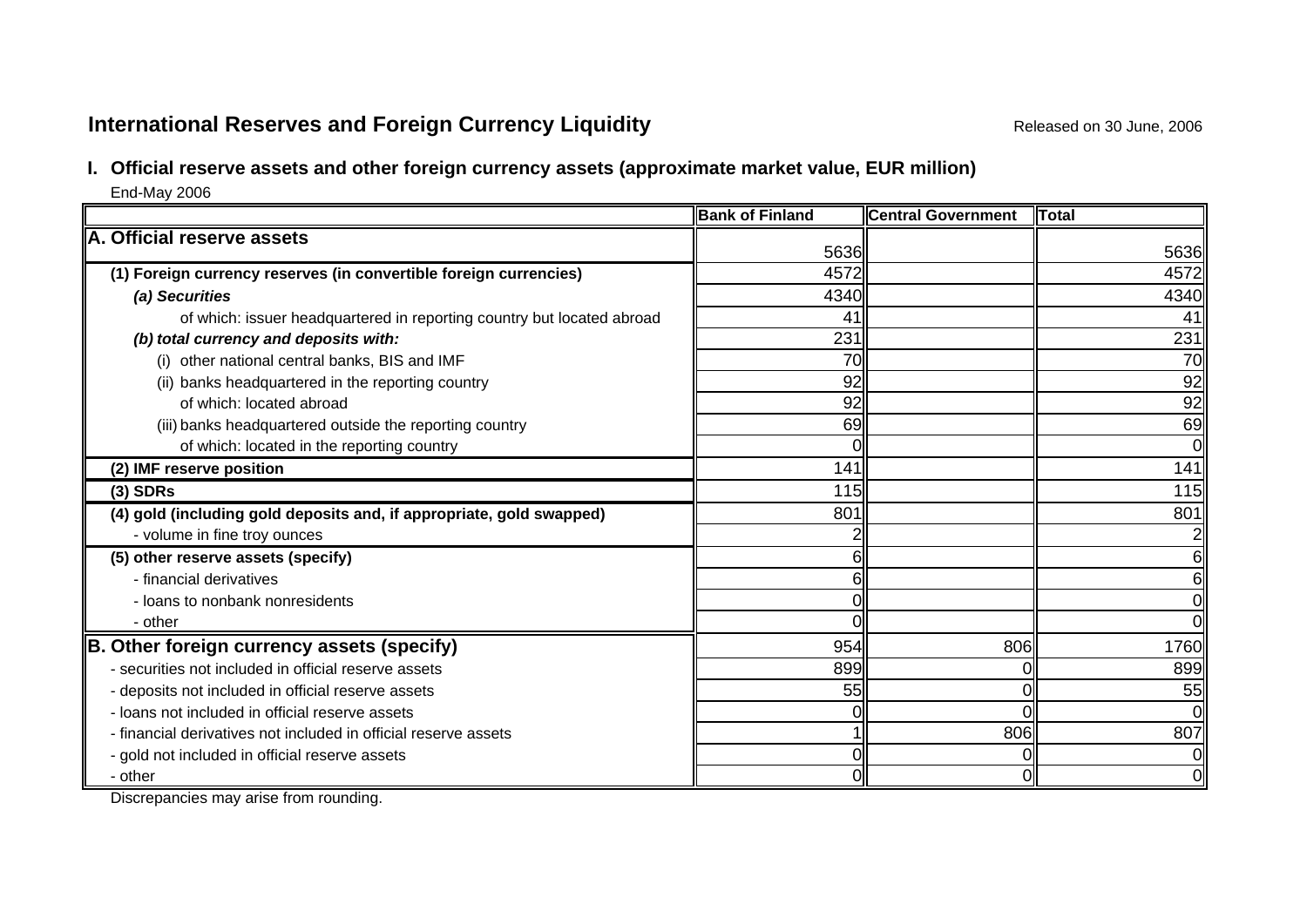#### **II. Predetermined short-term net drains on foreign currency assets (nominal value, EUR million)** End-May 2006

|    |                                                                                                                                   |           | <b>Bank of Finland</b>    |                  |                 | <b>Central Government</b>                                      |                     |                  |                           | <b>Total</b>                                                           |              |                  |                            |                                                        |
|----|-----------------------------------------------------------------------------------------------------------------------------------|-----------|---------------------------|------------------|-----------------|----------------------------------------------------------------|---------------------|------------------|---------------------------|------------------------------------------------------------------------|--------------|------------------|----------------------------|--------------------------------------------------------|
|    |                                                                                                                                   |           | <b>Maturity breakdown</b> |                  |                 | <b>Maturity breakdown</b>                                      |                     |                  | <b>Maturity breakdown</b> |                                                                        |              |                  |                            |                                                        |
|    |                                                                                                                                   |           | (residual maturity)       |                  |                 |                                                                | (residual maturity) |                  |                           | (residual maturity)                                                    |              |                  |                            |                                                        |
|    |                                                                                                                                   |           | <b>Total</b>              | Up to 1<br>month | 3 months 1 year | More than More than<br>1 month 3 months<br>and up to and up to | Total               | Up to 1<br>month | 3 months 1 year           | More than More than<br>1 month $\vert$ 3 months<br>and up to and up to | <b>Total</b> | Up to 1<br>month | 1 month<br>3 months 1 year | More than More than<br>3 months<br>and up to and up to |
|    | Foreign currency loans, securities and deposits                                                                                   |           | 0                         |                  |                 |                                                                | $-1775$             | $-17$            | -8                        | $-1750$                                                                | $-1775$      | $-17$            | -8                         | $-1750$                                                |
|    | - outflows (-)                                                                                                                    | Principal |                           |                  |                 |                                                                | $-1574$             | $\Omega$         | $\Omega$                  | $-1574$                                                                | $-1574$      | $\Omega$         | $\Omega$                   | $-1574$                                                |
|    |                                                                                                                                   | Interest  |                           |                  |                 |                                                                | $-201$              | $-17$            | -8                        | $-177$                                                                 | $-201$       | $-17$            | -8                         | $-177$                                                 |
|    | - inflows $(+)$                                                                                                                   | Principal | 0                         |                  |                 |                                                                |                     |                  |                           |                                                                        |              |                  | $\Omega$                   |                                                        |
|    |                                                                                                                                   | Interest  | $\Omega$                  |                  |                 |                                                                |                     |                  |                           |                                                                        |              |                  |                            |                                                        |
| 2. | Aggregate short and long positions in<br>forwards and futures in foreign currencies<br>vis-à-vis the domestic currency (including |           |                           |                  |                 |                                                                |                     |                  |                           |                                                                        |              |                  |                            |                                                        |
|    | the forward leg of currency swaps)                                                                                                |           |                           |                  |                 |                                                                | 1686                | 31               | 18                        | 1637                                                                   | 1686         | 31               | 18                         | 1637                                                   |
|    | Short positions ( - )<br>(a)                                                                                                      |           |                           |                  |                 |                                                                | $-48$               | $\Omega$         | $\Omega$                  | $-48$                                                                  | $-48$        | $\Omega$         | $\mathbf 0$                | $-48$                                                  |
|    | (b)<br>Long positions $(+)$                                                                                                       |           |                           |                  |                 |                                                                | 1734                | 31               | 18                        | 1686                                                                   | 1734         | 31               | 18                         | 1686                                                   |
| 3. | Other (specify)                                                                                                                   |           |                           |                  |                 |                                                                |                     |                  |                           |                                                                        |              |                  | $\Omega$                   |                                                        |
|    | - outflows related to repos (-)                                                                                                   |           |                           |                  |                 |                                                                |                     |                  |                           |                                                                        |              |                  |                            |                                                        |
|    | - inflows related to reverse repos (+)                                                                                            |           |                           |                  |                 |                                                                |                     |                  | $\Omega$                  |                                                                        | $\Omega$     |                  |                            |                                                        |
|    | - trade credit (-)                                                                                                                |           |                           |                  |                 |                                                                |                     |                  |                           |                                                                        |              |                  |                            |                                                        |
|    | - trade credit $(+)$                                                                                                              |           |                           |                  |                 |                                                                |                     |                  | $\Omega$                  |                                                                        |              |                  | $\Omega$                   |                                                        |
|    | - other accounts payable (-)                                                                                                      |           |                           |                  |                 |                                                                |                     |                  |                           |                                                                        | $\Omega$     |                  |                            |                                                        |
|    | - other accounts receivable (+)                                                                                                   |           |                           |                  |                 |                                                                |                     |                  | $\Omega$                  |                                                                        | $\Omega$     |                  | $\Omega$                   |                                                        |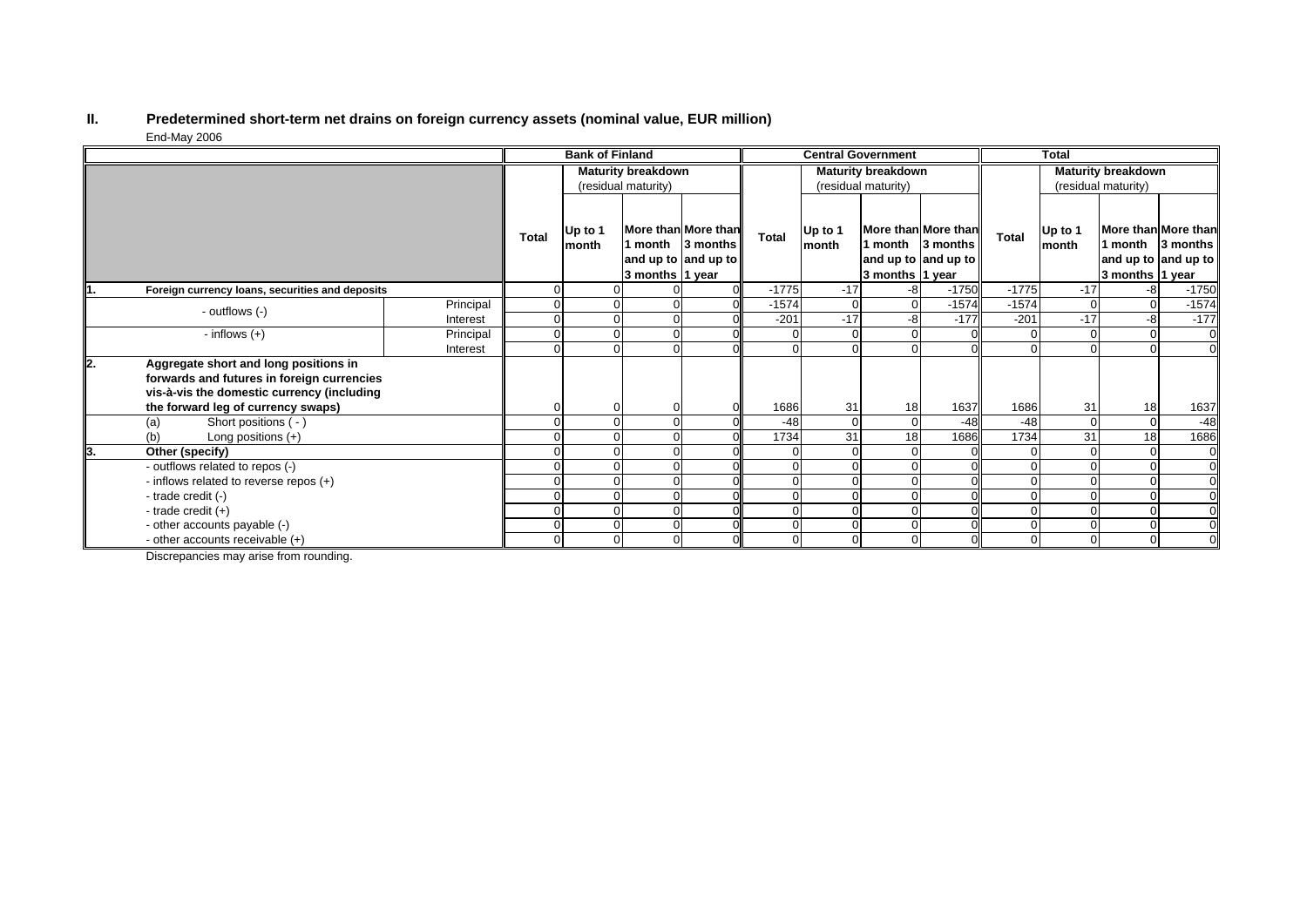## **III. Contingent short-term net drains on foreign currency assets (nominal value, EUR million)**

End-May 2006

|                                                                                             | <b>Bank of Finland</b>                |                  |                                                   |                                 | <b>Central Government</b> |                  |                                                   |                                 | <b>Total</b>                          |                  |                            |                                                        |
|---------------------------------------------------------------------------------------------|---------------------------------------|------------------|---------------------------------------------------|---------------------------------|---------------------------|------------------|---------------------------------------------------|---------------------------------|---------------------------------------|------------------|----------------------------|--------------------------------------------------------|
|                                                                                             | <b>Maturity breakdown</b>             |                  |                                                   | <b>Maturity breakdown</b>       |                           |                  |                                                   | <b>Maturity breakdown</b>       |                                       |                  |                            |                                                        |
|                                                                                             | (residual maturity, where applicable) |                  | (residual maturity, where applicable)             |                                 |                           |                  |                                                   |                                 | (residual maturity, where applicable) |                  |                            |                                                        |
|                                                                                             | Total                                 | Up to 1<br>month | 1 month<br>and up to and up to<br>3 months 1 year | More than More than<br>3 months | <b>Total</b>              | Up to 1<br>month | 1 month<br>and up to and up to<br>3 months 1 year | More than More than<br>3 months | <b>Total</b>                          | Up to 1<br>month | 1 month<br>3 months 1 year | More than More than<br>3 months<br>and up to and up to |
| Contingent liabilities in foreign currency                                                  | $\Omega$                              | $\mathbf 0$      | $\Omega$                                          |                                 | $\overline{0}$            | $\Omega$         | $\Omega$                                          |                                 | $\Omega$                              | 0                | $\overline{0}$             | $\overline{0}$                                         |
| (a) Collateral guarantees on debt falling due within 1 year                                 | $\Omega$                              | $\mathbf{O}$     | $\Omega$                                          |                                 | $\Omega$                  | $\Omega$         | $\Omega$                                          | $\Omega$                        | $\Omega$                              | $\Omega$         | $\overline{0}$             | $\overline{0}$                                         |
| (b) Other contingent liabilities                                                            | $\Omega$                              | $\Omega$         | $\Omega$                                          |                                 | $\Omega$                  | $\Omega$         | $\Omega$                                          | $\Omega$                        | $\Omega$                              | $\Omega$         | $\Omega$                   | $\Omega$                                               |
| 2. Foreign currency securities issued with<br>embedded options (puttable bonds)             | $\Omega$                              |                  |                                                   |                                 | $\Omega$                  |                  |                                                   |                                 | $\Omega$                              |                  |                            |                                                        |
| 3. Undrawn, unconditional credit lines provided by:                                         | $\Omega$                              | $\mathbf{0}$     | $\Omega$                                          |                                 | $\Omega$                  | $\Omega$         | $\Omega$                                          | $\Omega$                        | $\Omega$                              | $\Omega$         | $\Omega$                   | $\overline{0}$                                         |
| (a) other national monetary authorities, BIS,<br>IMF, and other international organizations |                                       | $\overline{0}$   | $\Omega$                                          |                                 | $\Omega$                  |                  |                                                   |                                 | $\Omega$                              | O                | $\Omega$                   | $\overline{0}$                                         |
| - other national monetary authorities (+)                                                   | $\mathbf 0$                           | $\overline{0}$   | $\mathbf 0$                                       |                                 | $\overline{0}$            | $\overline{0}$   | $\overline{0}$                                    | $\mathbf 0$                     | $\Omega$                              | $\overline{0}$   | $\overline{0}$             | $\overline{0}$                                         |
| - BIS $(+)$                                                                                 | $\Omega$                              | $\mathbf{O}$     | $\mathbf 0$                                       |                                 | 0                         | $\Omega$         | $\Omega$                                          |                                 | $\Omega$                              | $\overline{0}$   | $\overline{0}$             | $\overline{0}$                                         |
| $-IMF (+)$                                                                                  | $\Omega$                              | $\mathbf 0$      | $\mathbf 0$                                       |                                 | 0                         |                  | $\Omega$                                          |                                 | $\Omega$                              | $\Omega$         | $\mathbf 0$                | $\overline{0}$                                         |
| (b) with banks and other financial institutions                                             | $\Omega$                              | $\pmb{0}$        | $\Omega$                                          |                                 | $\overline{0}$            | $\Omega$         | $\Omega$                                          | $\Omega$                        | $\Omega$                              | $\Omega$         | $\overline{0}$             | $\overline{0}$                                         |
| (c) with banks and other financial institutions                                             |                                       |                  |                                                   |                                 |                           |                  |                                                   |                                 |                                       |                  |                            |                                                        |
| headquartered in the reporting country $(+)$                                                |                                       | $\overline{0}$   | $\Omega$                                          |                                 | $\Omega$                  |                  |                                                   |                                 | O                                     | $\Omega$         | $\mathbf 0$                | $\overline{0}$                                         |
| Undrawn, unconditional credit lines provided to:                                            | $\Omega$                              | $\mathbf 0$      | $\Omega$                                          |                                 | $\Omega$                  | $\Omega$         | $\overline{0}$                                    | $\Omega$                        | $\Omega$                              | $\Omega$         | $\mathbf 0$                | $\overline{0}$                                         |
| (a) other national monetary authorities, BIS,                                               | $\Omega$                              | $\overline{0}$   | $\Omega$                                          |                                 | $\Omega$                  |                  | $\Omega$                                          |                                 | $\Omega$                              | $\overline{0}$   | $\mathbf 0$                | $\overline{0}$                                         |
| IMF, and other international organizations                                                  |                                       |                  |                                                   |                                 |                           |                  |                                                   |                                 |                                       |                  |                            |                                                        |
| - other national monetary authorities (-)                                                   | $\mathbf 0$                           | $\mathbf 0$      | $\Omega$                                          |                                 | 0                         | $\Omega$         | $\overline{0}$                                    | $\Omega$                        | $\Omega$                              | $\overline{0}$   | $\overline{0}$             | $\overline{0}$                                         |
| $-BIS$ (-)                                                                                  | $\Omega$                              | $\mathbf{O}$     | $\Omega$                                          |                                 | $\Omega$                  | $\Omega$         | $\Omega$                                          | $\Omega$                        | $\Omega$                              | $\Omega$         | $\overline{0}$             | $\overline{0}$                                         |
| $-IMF(-)$                                                                                   | $\Omega$                              | $\mathbf 0$      | $\mathbf 0$                                       |                                 | $\Omega$                  | $\Omega$         | $\Omega$                                          | $\Omega$                        | $\Omega$                              | $\Omega$         | $\Omega$                   | $\overline{0}$                                         |
| (b) banks and other financial institutions<br>headquartered in reporting country (- )       | $\Omega$                              | $\overline{0}$   | $\mathbf 0$                                       |                                 | $\Omega$                  | $\Omega$         | $\Omega$                                          |                                 | $\Omega$                              | $\Omega$         | $\mathbf 0$                | $\overline{0}$                                         |
| (c) banks and other financial institutions                                                  |                                       | $\overline{0}$   | $\Omega$                                          |                                 | $\Omega$                  | ∩                | 0                                                 | $\Omega$                        | $\Omega$                              | $\Omega$         | $\Omega$                   | $\overline{0}$                                         |
| headquartered outside the reporting country (-)                                             |                                       |                  |                                                   |                                 |                           |                  |                                                   |                                 |                                       |                  |                            |                                                        |
| 4. Aggregate short and long positions of options                                            |                                       | $\mathbf 0$      | $\Omega$                                          |                                 | $\Omega$                  | ∩                | 0                                                 |                                 | $\Omega$                              | $\Omega$         | 0                          | $\overline{0}$                                         |
| in foreign currencies vis-à-vis the domestic currency                                       |                                       |                  |                                                   |                                 |                           |                  |                                                   |                                 |                                       |                  |                            |                                                        |
| (a) Short positions                                                                         | $\Omega$                              | $\overline{0}$   | $\mathbf 0$                                       |                                 | $\overline{0}$            | $\overline{0}$   | $\overline{0}$                                    | $\Omega$                        | $\Omega$                              | $\Omega$         | $\overline{0}$             | $\overline{0}$                                         |
| (i) Bought puts                                                                             | $\mathbf 0$                           | $\mathbf{O}$     | $\mathbf 0$                                       |                                 | 0                         | $\Omega$         | $\Omega$                                          |                                 | $\Omega$                              | $\Omega$         | $\mathbf 0$                | $\overline{0}$                                         |
| (ii) Written calls                                                                          | $\Omega$                              | $\overline{0}$   | $\Omega$                                          |                                 | $\Omega$                  | $\Omega$         | $\overline{0}$                                    | $\Omega$                        | $\Omega$                              | $\Omega$         | $\overline{0}$             | $\overline{0}$                                         |
| (b) Long positions                                                                          | $\Omega$                              | $\mathbf{O}$     | $\Omega$                                          |                                 | $\Omega$                  | $\Omega$         | $\Omega$                                          | $\Omega$                        | $\Omega$                              | $\overline{0}$   | $\overline{0}$             | $\overline{0}$                                         |
| (i) Bought calls                                                                            | $\Omega$                              | $\mathbf 0$      | $\mathbf 0$                                       |                                 | $\overline{0}$            | $\Omega$         | $\overline{0}$                                    | $\Omega$                        | $\Omega$                              | $\Omega$         | $\mathbf 0$                | $\overline{0}$                                         |
| (ii) Written puts                                                                           | $\Omega$                              | $\overline{0}$   | $\Omega$                                          |                                 | $\Omega$                  | $\Omega$         | $\Omega$                                          | $\Omega$                        | $\Omega$                              | $\Omega$         | $\Omega$                   | $\Omega$                                               |